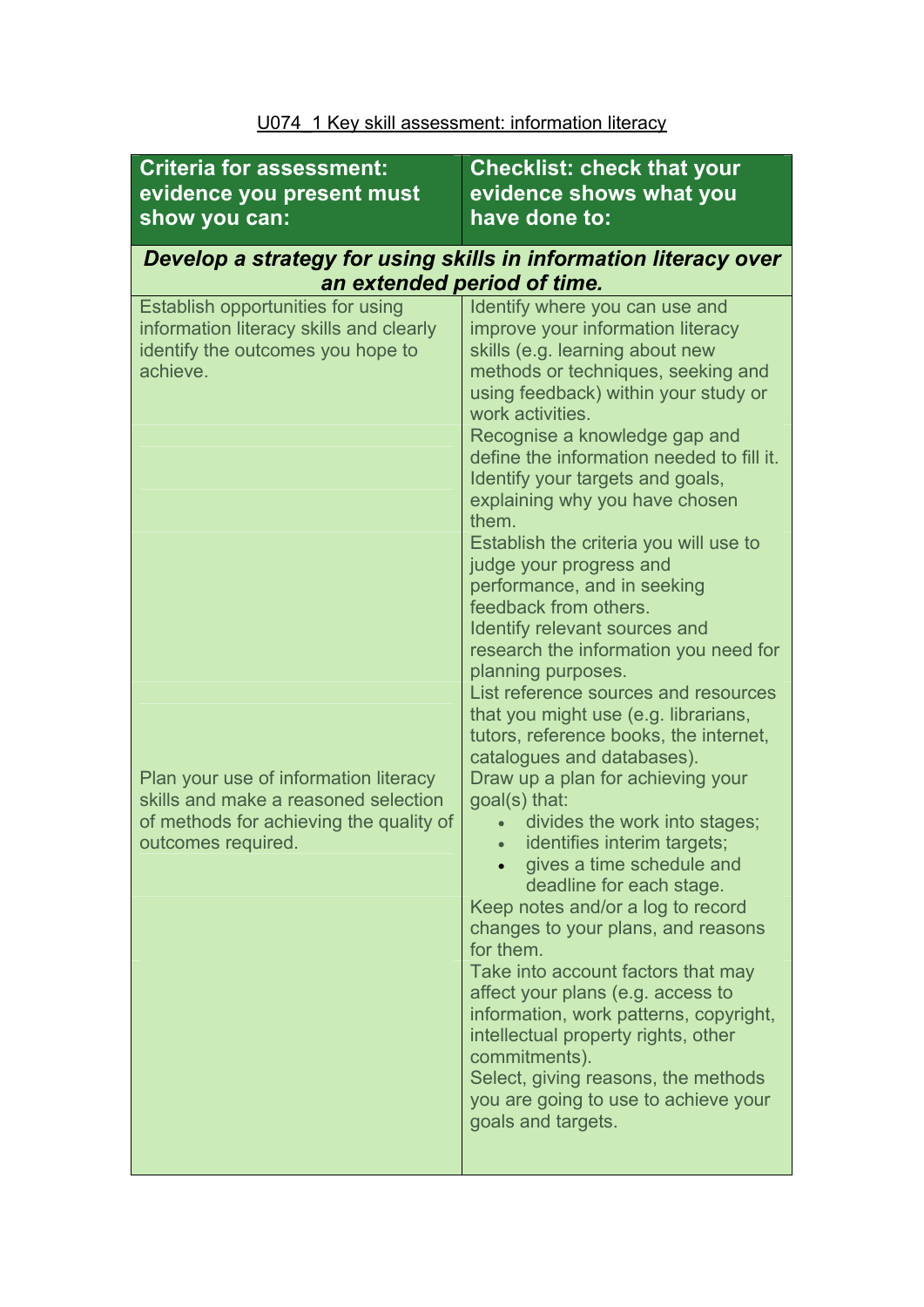| Monitor progress and adapt your strategy, as necessary, to<br>achieve the quality of outcomes required.                                                                 |                                                                                                                                                                                                                                                                                           |
|-------------------------------------------------------------------------------------------------------------------------------------------------------------------------|-------------------------------------------------------------------------------------------------------------------------------------------------------------------------------------------------------------------------------------------------------------------------------------------|
| Explore different information sources,<br>developing alternative lines of enquiry<br>where appropriate.                                                                 | List information sources you have<br>used.                                                                                                                                                                                                                                                |
| Use different search strategies and                                                                                                                                     | Identify the type of information you<br>are seeking, the questions you have<br>formulated and the appropriateness<br>of different sources.<br>List your search strategies, identifying                                                                                                    |
| tools effectively and critically evaluate<br>information to meet your purpose.                                                                                          | what worked well and what did not.                                                                                                                                                                                                                                                        |
|                                                                                                                                                                         | Identify which tools you found most<br>effective in helping you track down<br>information.<br>Establish and apply criteria you used<br>to assess the quality of your results.                                                                                                             |
| Monitor and critically reflect on your<br>use of information literacy skills,<br>adapting your strategy as necessary<br>to produce the quality of outcomes<br>required. | Establish and use criteria to help you<br>monitor your progress and critically<br>evaluate your results to check that<br>they are meeting your requirements.                                                                                                                              |
|                                                                                                                                                                         | Use feedback and your own self-<br>assessment to check your skills<br>development.                                                                                                                                                                                                        |
|                                                                                                                                                                         | Describe any changes you had to<br>make to your plans along the way.<br>Identify any modifications you have                                                                                                                                                                               |
|                                                                                                                                                                         | made to your strategy.<br>'Stand back' at intervals to reflect on<br>your progress and performance.                                                                                                                                                                                       |
| <b>Evaluate your overall strategy and present outcomes from</b>                                                                                                         |                                                                                                                                                                                                                                                                                           |
| your work, including citations and a bibliography.                                                                                                                      |                                                                                                                                                                                                                                                                                           |
| Interpret results and identify the main<br>findings from your work, including<br>evidence to support your conclusions.                                                  | Identify where you have interpreted<br>the results of your information<br>searches (e.g. analysed data,<br>examined generalisations, assessed<br>coverage of searches and the<br>authority and authenticity of sources).<br>Assess the quality of your main<br>findings against criteria. |
| Organise and clearly present<br>information to suit your purpose and<br>audience, ensuring that the<br>information is accurate.                                         | Identify the audience(s) for your work<br>and make judgements about how<br>best to present your information.                                                                                                                                                                              |
|                                                                                                                                                                         | Explain why the format you have<br>chosen is appropriate for your<br>purpose and your audience.<br>Identify where you have used your                                                                                                                                                      |
|                                                                                                                                                                         |                                                                                                                                                                                                                                                                                           |